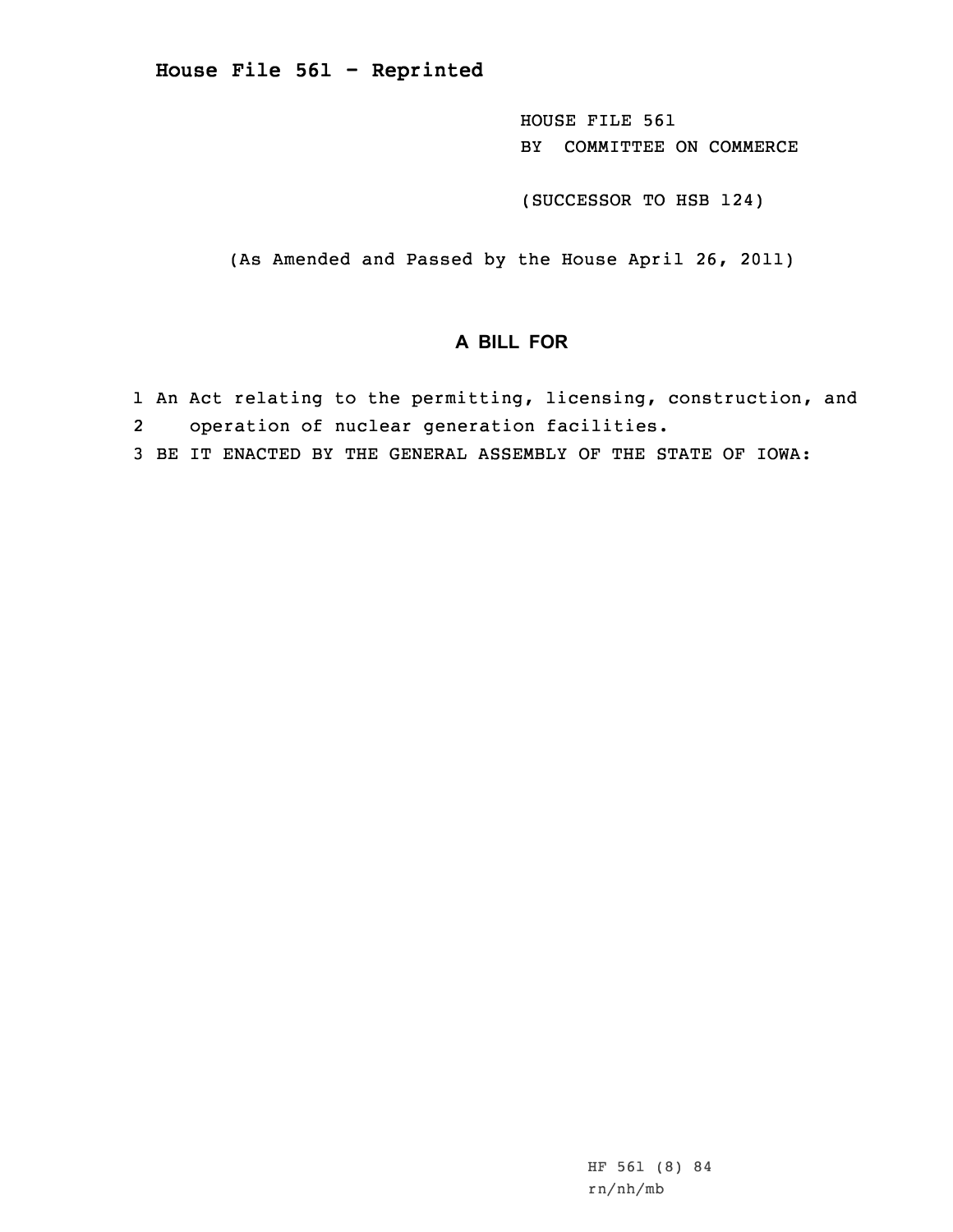1 Section 1. Section 476.6, subsection 22, Code 2011, is 2 amended by adding the following new paragraph:

 NEW PARAGRAPH. *d.* <sup>A</sup> rate-regulated electric utility that was subject to <sup>a</sup> revenue sharing settlement agreement with regard to its electric base rates as of January 1, 2010, shall file an application for ratemaking principles applicable to the construction of <sup>a</sup> nuclear generating facility with the board. The application shall comply with the provisions of section 476.53. In addition, the utility shall remain bound by the commitments described in the March 11, 1999, board order in Docket No. SPU-98-8, unless such restrictions are eased by subsequent board order.

13 Sec. 2. Section 476.53, Code 2011, is amended to read as 14 follows:

 **476.53 Electric generating and transmission facilities.** 1. It is the intent of the general assembly to attract the development of electric power generating and transmission facilities within the state in sufficient quantity to ensure reliable electric service to Iowa consumers and provide economic benefits to the state. It is also the intent of the general assembly to encourage rate-regulated public utilities to consider altering existing electric generating facilities, where reasonable, to manage carbon emission intensity in order to facilitate the transition to <sup>a</sup> carbon-constrained environment.

26 2. a. The general assembly's intent with regard to the development of electric power generating and transmission facilities, or the significant alteration of an existing 29 generating facility, as provided in this subsection  $\pm$ , shall be implemented in <sup>a</sup> manner that is cost-effective and compatible with the environmental policies of the state, as expressed in Title XI.

<sup>33</sup> *b.* The general assembly's intent with regard to the 34 reliability of electric service to Iowa consumers, as provided 35 in this subsection  $\pm$ , shall be implemented by considering the

-1-

HF 561 (8) 84  $rn/nh/mb$  1/12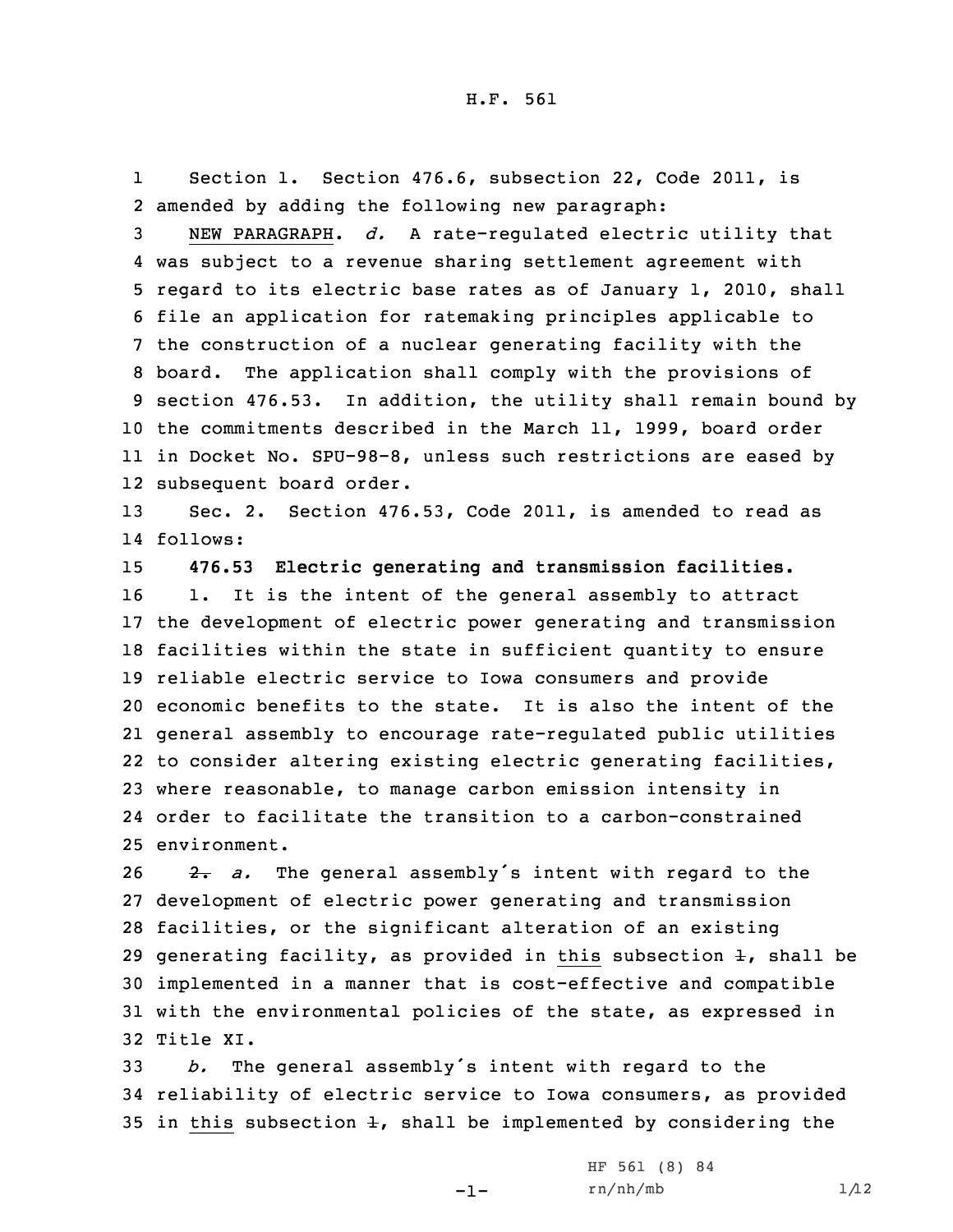1 diversity of the types of fuel used to generate electricity, the availability and reliability of fuel supplies, and the impact of the volatility of fuel costs. 4 2. *<sup>a</sup>*. It is also the intent of the general assembly to encourage the safe and prudent development of baseload nuclear electric power generation, at <sup>a</sup> reasonable cost to ratepayers. Nuclear generation has <sup>a</sup> long-term proven record of providing <sup>a</sup> safe, reliable, and secure source of electricity in the United States and offers the potential for significant job creation, substantial economic development benefits, and the production of electricity at significantly reduced levels of regulated air emissions when compared to output from other thermal generation sources. Further, the general assembly recognizes that meeting stringent environmental permit and public health and safety requirements is expensive and creates significant cost burdens on customers and employers attributable to the imposition of additional comprehensive and costly regulations by the United States environmental protection agency that dramatically increase costs to customers. Finally, the general assembly recognizes that development of nuclear electric power generation requires significant capital investment, ongoing operating expenses, and decommissioning expenses, including storage or disposal of used nuclear fuel, and <sup>a</sup> substantial period of time for successful nuclear generation development, siting, permitting, licensing, and deployment. *b.* The general assembly recognizes that to maximize the potential for significant job creation, economic development, and competitive advantage derived from <sup>a</sup> robust nuclear industry, <sup>a</sup> significant workforce is required to construct and operate new nuclear power plants. Such jobs include skilled trades, such as welders, pipe fitters, masons, carpenters, millwrights, sheet metal workers, electricians, and heavy equipment operators, in addition to nuclear reactor operators, radiation protection specialists, and nuclear, mechanical, and electrical engineers. In order for this state to lead the

 $-2-$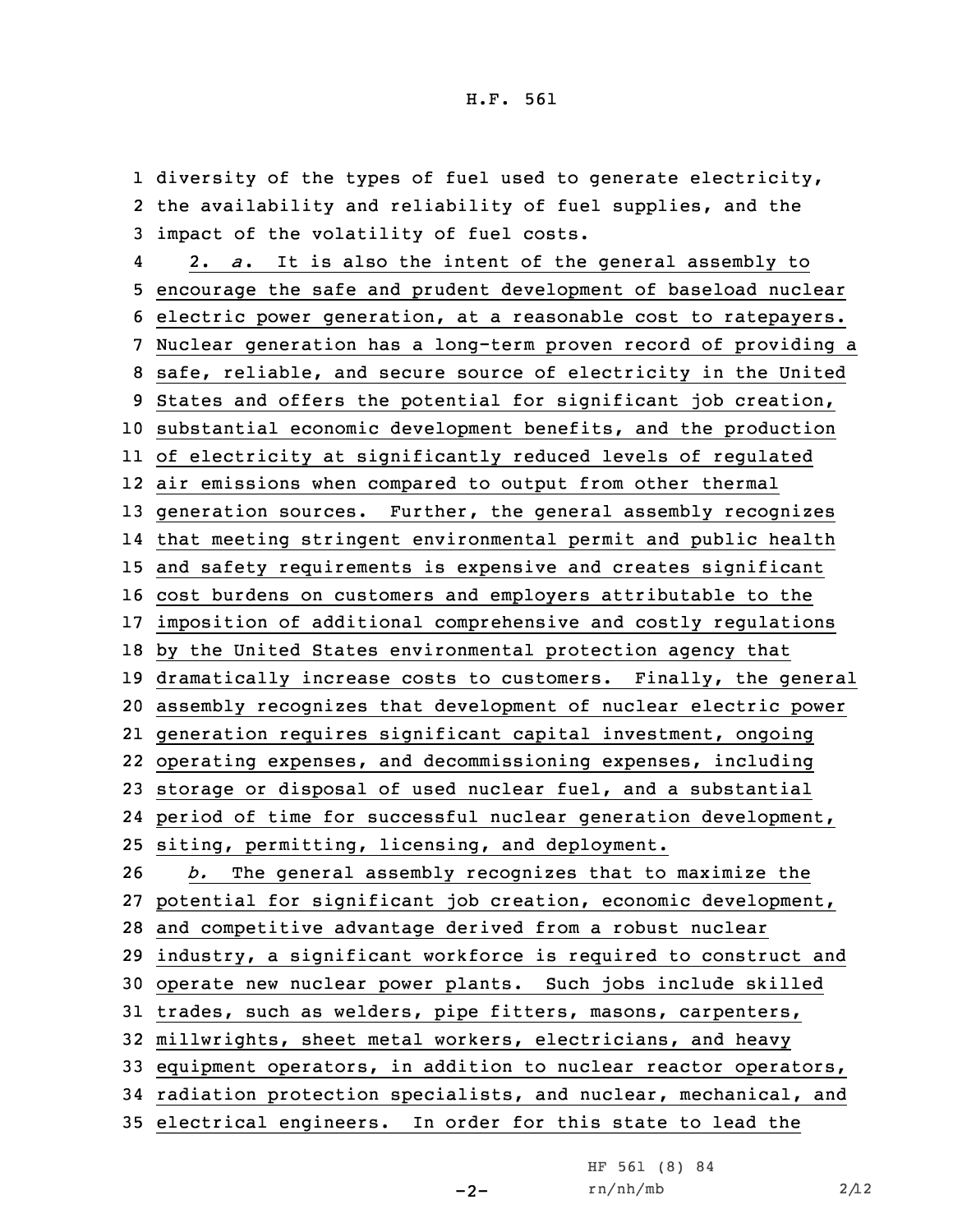nation in developing this skilled workforce and to maximize economic development related to nuclear electric power generation, the general assembly intends for the state to undertake the following: (1) Create and implement plans to assess and enhance educational and training systems to develop <sup>a</sup> next-generation nuclear workforce. (2) Assess the adequacy and potential expansion of supply chain infrastructure to support the growing nuclear industry. (3) Recommend steps to attract new nuclear-related businesses. 12 (4) Evaluate the economic development impact affordable nuclear electric power generation will have on the expansion and retention of existing industry. 3. *a.* The board shall specify in advance, by order issued after <sup>a</sup> contested case proceeding, the ratemaking principles that will apply when the costs of the electric power generating facility or alternate energy production facility are included in regulated electric rates, whether collected through base rates or through <sup>a</sup> rider approved under paragraph *"b"*, subparagraph (2), subparagraph division (a), whenever <sup>a</sup> rate-regulated public utility does any of the following: (1) Files an application pursuant to section 476A.3 to 24 construct do any of the following in Iowa a: (a) Construct <sup>a</sup> baseload electric power generating facility with <sup>a</sup> nameplate generating capacity equal to or greater than 27 three hundred megawatts or a. (b) Construct <sup>a</sup> combined-cycle electric power generating 29 facility<del>, or an</del>. (c) Construct an alternate energy production facility as 31 defined in section  $476.42$ , or to significantly. (d) Significantly alter an existing generating facility. (i) For purposes of this subparagraph division (d), <sup>a</sup> significant alteration of an existing generating facility must, in order to qualify for establishment of ratemaking principles,

 $-3-$ 

HF 561 (8) 84  $rn/nh/mb$  3/12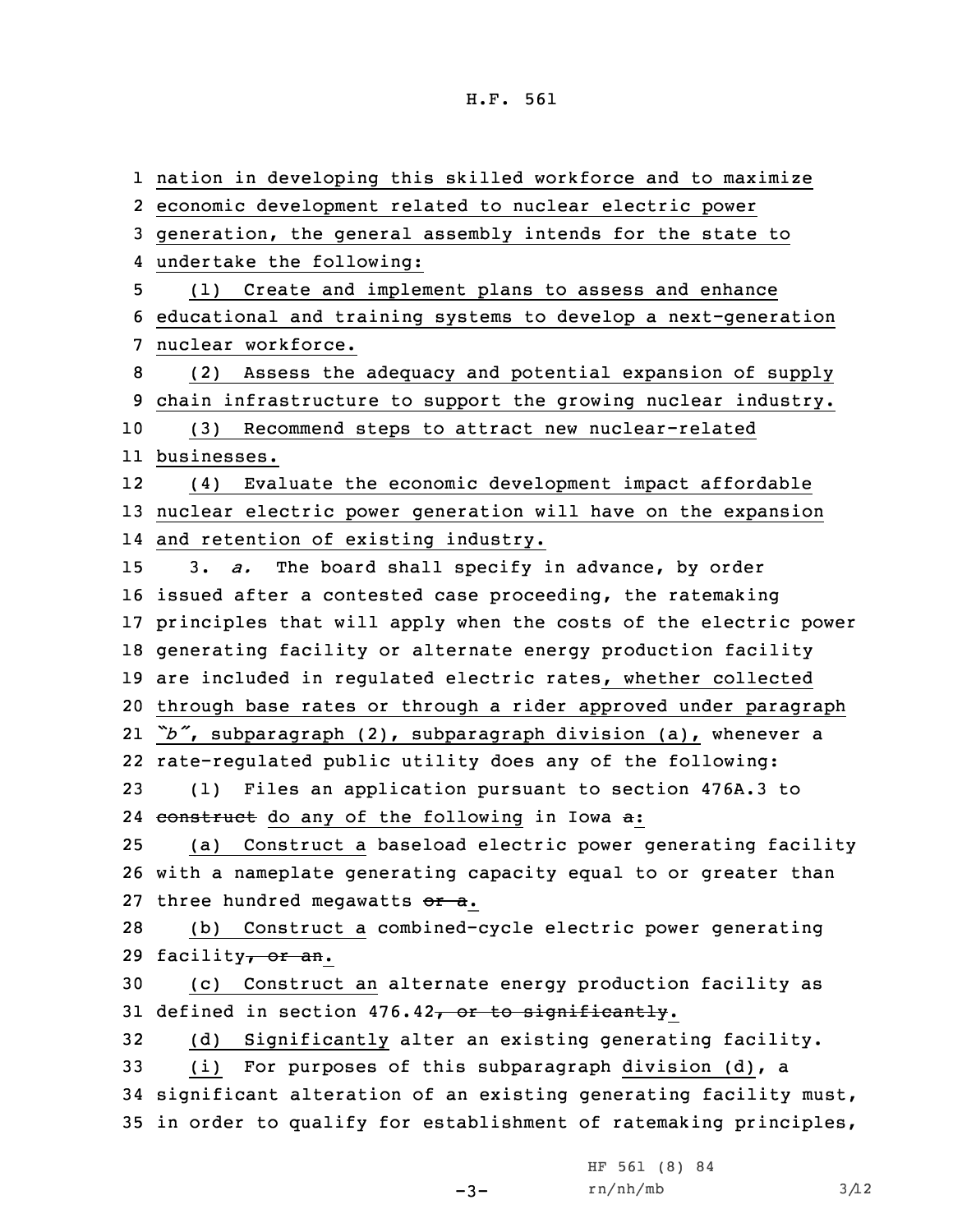1 fall into one of the following categories:

2 $\{a\}$  (A) Conversion of a coal fueled facility into a gas 3 fueled facility.

4 (b) (B) Addition of carbon capture and storage facilities 5 at <sup>a</sup> coal fueled facility.

 $6$  (C) Addition of gas fueled capability to a coal fueled 7 facility, in order to convert the facility to one that will 8 rely primarily on gas for future generation.

9  $\{d\}$  (D) Addition of a biomass fueled capability to a coal 10 fueled facility.

11 (ii) With respect to <sup>a</sup> significant alteration of an existing generating facility, an original facility shall not be required to be either <sup>a</sup> baseload or <sup>a</sup> combined-cycle facility. Only the incremental investment undertaken by <sup>a</sup> utility under 15 subparagraph  $divisions (a), (b), (c), or (d)$  subdivision (i), subparagraph part (A), (B), (C), or (D) shall be eligible to apply the ratemaking principles established by the order issued pursuant to paragraph *"e"*. Facilities for which advanced ratemaking principles are obtained pursuant to this section shall not be subject to <sup>a</sup> subsequent board review pursuant to section 476.6, subsection 21 to the extent that the investment has been considered by the board under this section. To the extent an eligible utility has been authorized to make capital 24 investments subject to section 476.6, subsection 21, such investments shall not be eligible for ratemaking principles pursuant to this section. (2) Expresses its intent, upon completion of analyses authorized pursuant to section 476.6, subsection 22, for <sup>a</sup> rate-regulated utility that was subject to <sup>a</sup> revenue-sharing

30 settlement agreement with regard to its electric base rates as 31 of January 1, 2010, to file an application pursuant to section

32 476A.3 to build <sup>a</sup> nuclear generating facility including but not

33 limited to small modular reactor technology, or expresses its

34 intent to seek authority pursuant to <sup>a</sup> combined construction

35 and operating license or an early site permit from the United

 $-4-$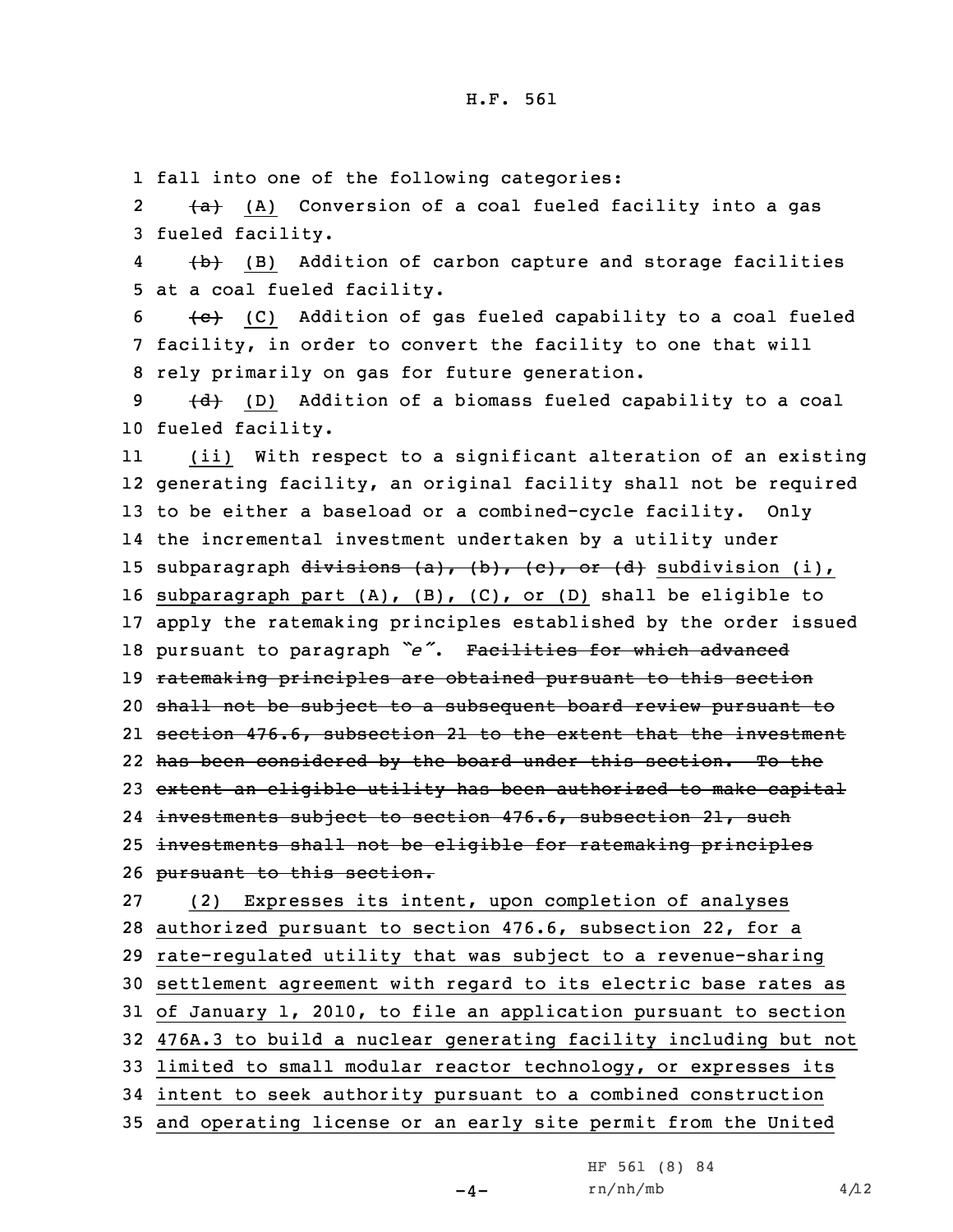1 States nuclear regulatory commission.

2 $\{2\}$  (3) Leases or owns in Iowa, in whole or in part, a any 3 of the following:

4 (a) <sup>A</sup> new baseload electric power generating facility with 5 <sup>a</sup> nameplate generating capacity equal to or greater than three 6 hundred megawatts  $or a$ .

7 (b) A combined-cycle electric power generating facility $\tau$  $8$   $\frac{1}{2}$   $-$ 

9 (c) <sup>A</sup> new alternate energy production facility as defined 10 in section 476.42.

11 (d) <sup>A</sup> new nuclear generating facility including but not 12 limited to small modular reactor technology.

13 *b.* In determining the applicable ratemaking principles, the 14 board shall not be limited to traditional ratemaking principles 15 or traditional cost recovery mechanisms.

 (1) Among the principles and mechanisms the board may consider, the board has the authority to approve ratemaking principles proposed by <sup>a</sup> rate-regulated public utility that provide for reasonable restrictions upon the ability of the public utility to seek <sup>a</sup> general increase in electric rates under section 476.6 for at least three years after the generating facility begins providing service to Iowa customers. (2) In determining the applicable ratemaking principles for <sup>a</sup> nuclear generating facility or for <sup>a</sup> license or permit from the United States nuclear regulatory commission, <sup>a</sup> ratemaking principles order issued by the board shall incorporate all of the following: (a) Enable the utility to recover upon issuance of the order, through <sup>a</sup> rider pursuant to <sup>a</sup> tariff filing, <sup>a</sup> return on and <sup>a</sup> return of all prudent capitalized costs and <sup>a</sup> return of all prudent noncapitalized costs associated with the permitting, licensing, and construction of <sup>a</sup> nuclear generating facility. The amount of such cost recovery from utility customers shall be reduced by the amount of any funding of

35 such costs borne by the United States department of energy

 $-5-$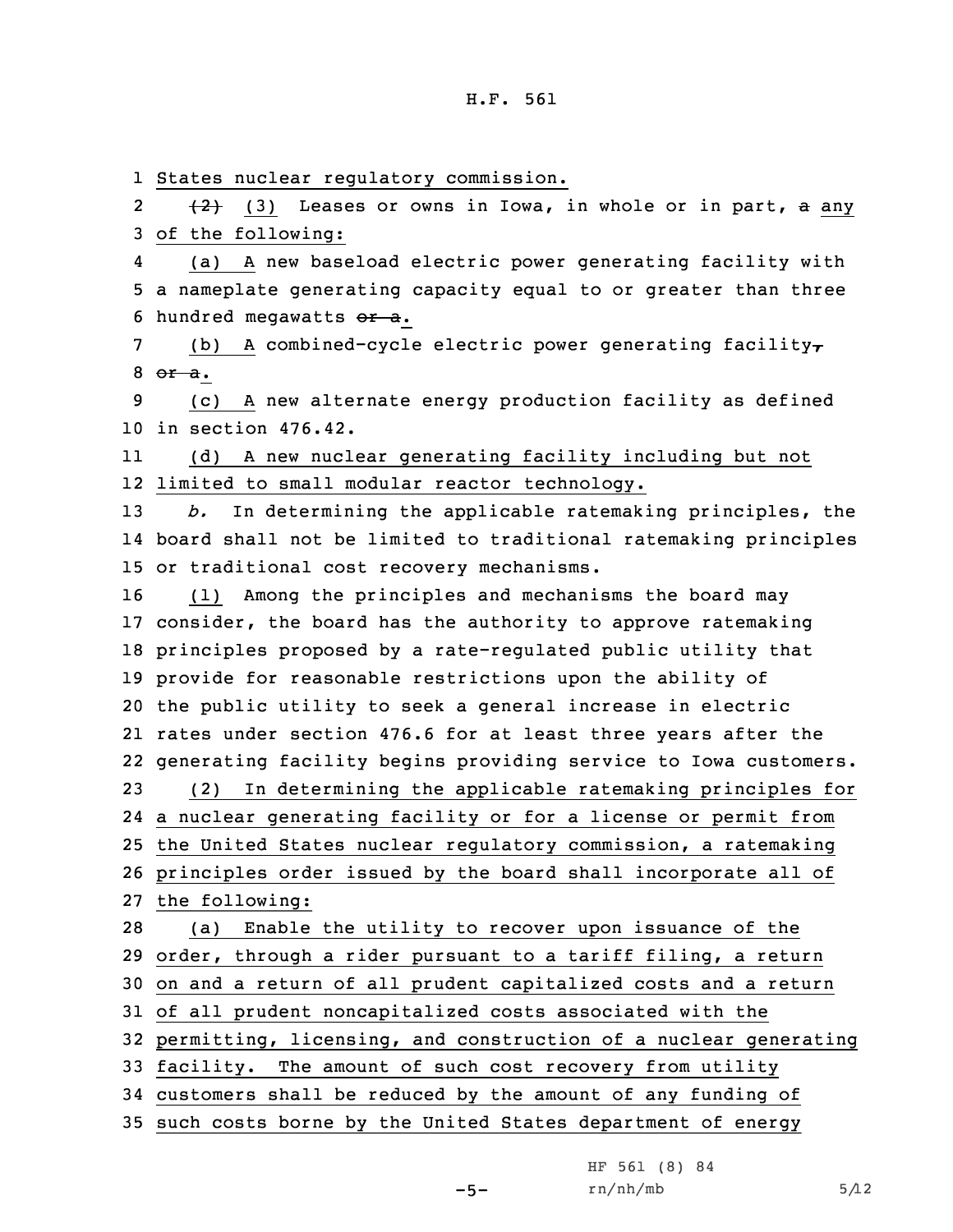or any other governmental entity, and costs recovered from any joint owners of the nuclear generating facility. <sup>A</sup> determination of all prudent costs recoverable pursuant to this subparagraph division shall be made and the level and rate of the recovery of such charges reset annually to reflect the level of reasonable costs related to pursuit of <sup>a</sup> United States nuclear regulatory commission permit or license or construction costs expected to be incurred in the next twelve months. <sup>A</sup> determination shall also be made of any adjustment required to balance the preceding period's actual expenditures and financing costs with what had been projected and included in costs recoverable for the preceding period. If applicable, the utility shall report to the board annually the budgeted and actual costs as compared to the estimated total in-service cost of the nuclear generating facility that was presented in the last annual filing, as projected through the expected in-service date of the nuclear generating facility. Following issuance of the board's ratemaking principles order, the utility shall file an application with the board on an annual basis providing such information, with the understanding that some cost components may be higher than estimated and other cost components may be lower. Each annual proceeding shall be completed by the board within ninety days from the date 24 of filing the application. The board, for good cause shown, may extend the deadline for completing an annual proceeding for an additional period not to exceed ninety days. The complete methodology for determination of prudent costs shall be addressed as <sup>a</sup> ratemaking principle. All United States nuclear regulatory commission permitting or licensing costs are to be recovered over <sup>a</sup> period not to exceed the estimated construction period for <sup>a</sup> nuclear generating facility as determined by the board. All nuclear generating facility construction costs are to be recovered over <sup>a</sup> period not to exceed the sum of the estimated construction period for <sup>a</sup> nuclear unit, plus its useful life as determined by the

 $-6-$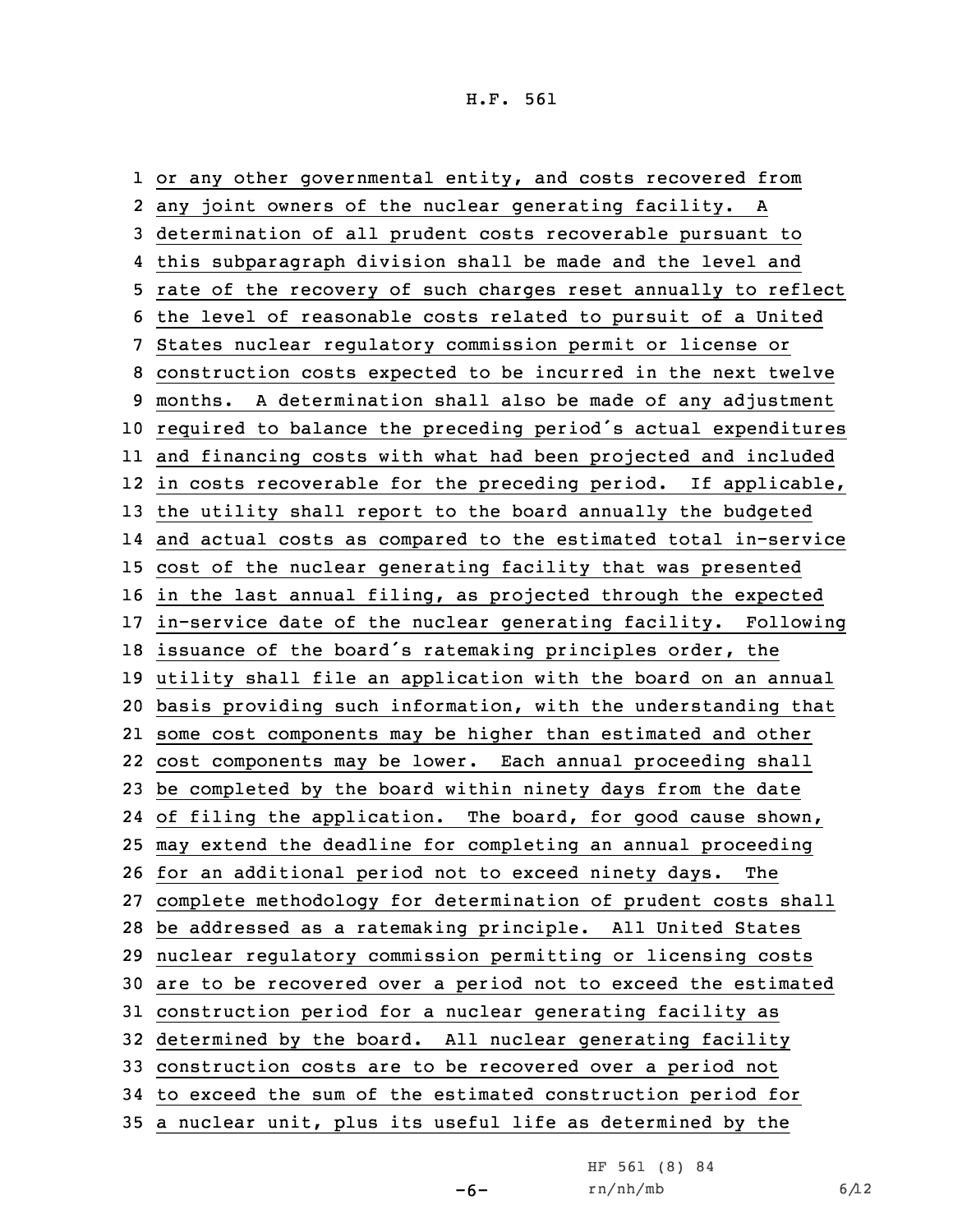board. <sup>A</sup> utility's commencement of cost collection shall begin promptly after completion of the ratemaking principles proceeding, allowing for such additional time as may be needed by the board to review <sup>a</sup> compliance rider tariff filing. (b) Enable the utility to recover in rates all prudently incurred expenses and costs, including but not limited to ongoing operations and maintenance costs, decommissioning funding and site restoration costs, and taxes for such <sup>a</sup> new nuclear generating facility. (c) Base the allowed debt, preferred stock, and equity percentages on <sup>a</sup> capital structure calculated using the average of the utility's actual thirteen-month balances for long-term debt, preferred stock, and common equity. The long-term debt and preferred stock thirteen-month balances shall include adjustments for thirteen-month balances of unamortized discount, premium, expense, and any gain or loss on reacquired securities. The costs of long-term debt and preferred stock shall reflect the actual embedded interest and dividend rate for each issue as well as any annual amortization of unamortized discount, premium, expense, and any gain or loss on reacquired securities or interest rate hedges as approved by the board as <sup>a</sup> ratemaking principle. The costs of common equity shall reflect the following: 24 (1) The risks to which the investor's capital is exposed and not the investor's source of funds by comparing returns on investments in other enterprises having corresponding risks. (2) The investor-required cost of capital of the rate-regulated utility so as to maintain its credit and ability to attract capital. (3) Neither directly or indirectly include additional debt of the rate-regulated utility's parent or other affiliates in the rate-regulated utility's capital structure or cost of service, so long as the utility equity ratio does not exceed fifty-five percent as determined in this subparagraph division (c). If the rate-regulated utility's equity ratio exceeds

 $-7-$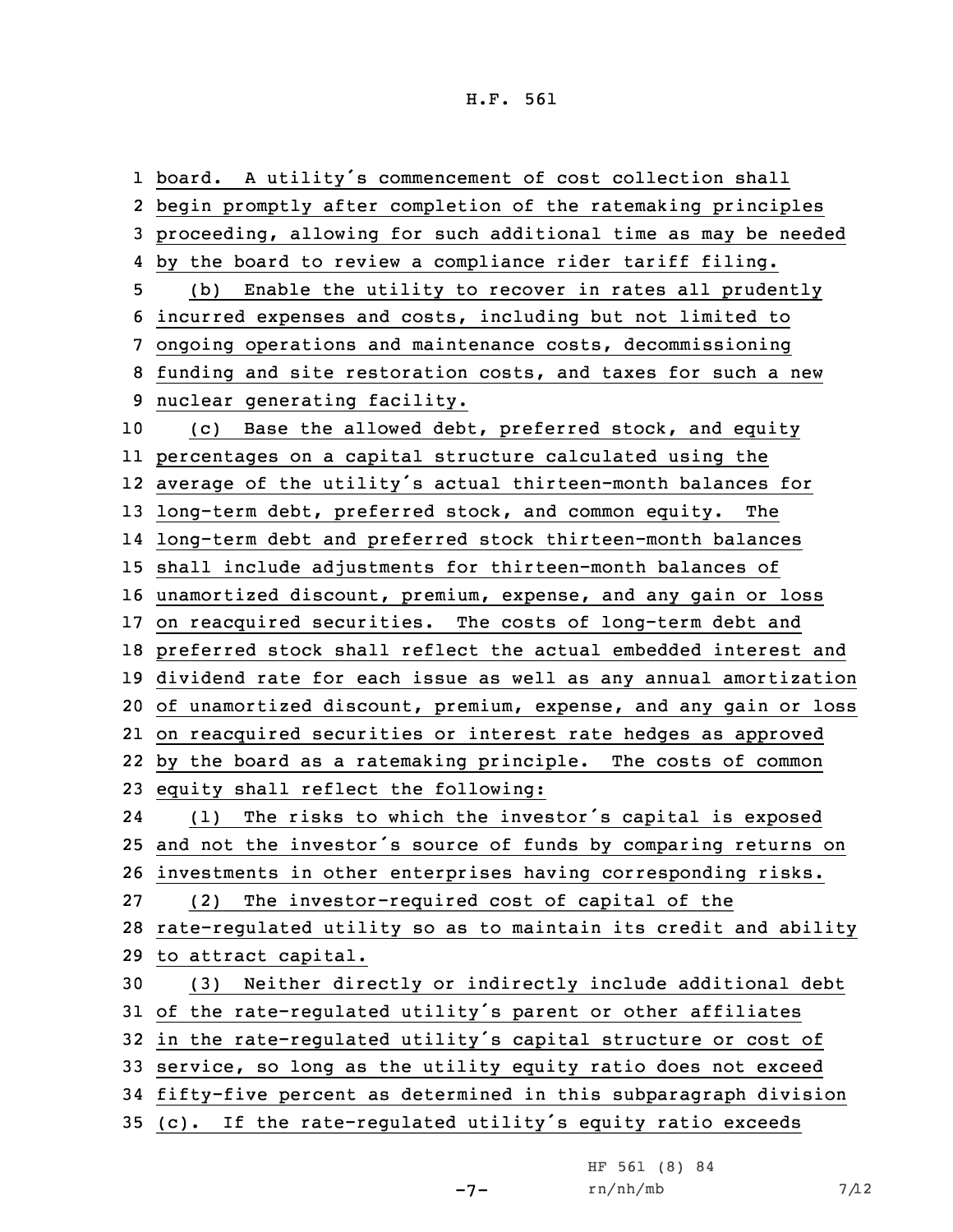this cap, or it is anticipated it will exceed this cap, the rate-regulated utility may provide <sup>a</sup> rationale to the board as to why the actual capital structure is reasonable for maintaining its credit, attracting capital on reasonable terms, and results in reasonable costs to the rate-regulated utility's retail customers. The board shall rule upon any such request in <sup>a</sup> contested case proceeding. (d) Allow the utility to recover return on and <sup>a</sup> return of all prudent preconstruction and construction costs incurred if the utility elects not to complete or is precluded from completing construction of the nuclear generating facility. Costs determined to be prudent in prior annual review proceedings shall not subsequently be redetermined to be imprudent. The utility shall recover such costs over <sup>a</sup> period not to exceed the sum of the estimated construction period for <sup>a</sup> nuclear unit plus its useful life as determined by the board. (e) Allow the utility to recover the net book value of any coal-fired generating facility entered into service prior to 1974 and owned by the utility as of January 1, 2010, that the utility commits to retire in anticipation of the operation of <sup>a</sup> new nuclear generating facility, and that the board determines to be prudent. The board shall allow for the recovery of <sup>a</sup> return on, and <sup>a</sup> return of the book value of, the retired generating facility over <sup>a</sup> period not greater than the remaining useful life of the facility prior to <sup>a</sup> determination to retire the facility. *c.* In determining the applicable ratemaking principles, the board shall make the following findings: (1) The rate-regulated public utility has in effect <sup>a</sup> board-approved energy efficiency plan as required under section 476.6, subsection 16. 32 (2) The Except for an application for ratemaking principles subject to paragraph *"a"*, subparagraph (2), the rate-regulated public utility has demonstrated to the board that the public utility has considered other sources for long-term electric

-8-

HF 561 (8) 84  $rn/nh/mb$  8/12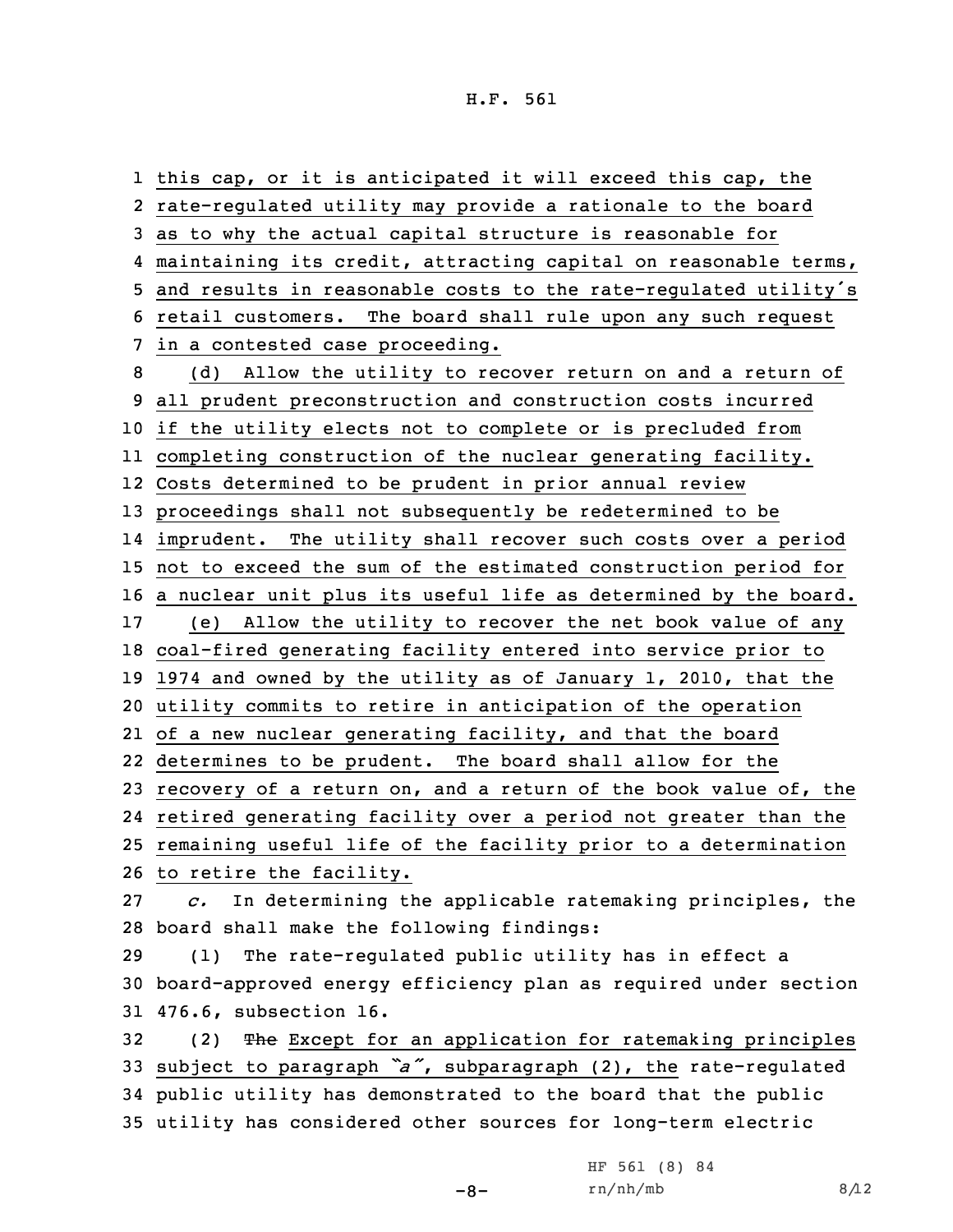supply and that the facility or lease is reasonable when compared to other feasible alternative sources of supply. The rate-regulated public utility may satisfy the requirements of this subparagraph through <sup>a</sup> competitive bidding process, under rules adopted by the board, that demonstrate the facility or lease is <sup>a</sup> reasonable alternative to meet its electric supply 7 needs.

 (3) For an application for ratemaking principles subject to paragraph *"a"*, subparagraph (2), the rate-regulated utility has demonstrated through <sup>a</sup> detailed business case filed with the board that it is prudent to build the proposed nuclear generating facility.

 *d.* The applicable ratemaking principles shall be determined in <sup>a</sup> contested case proceeding, which proceeding may be combined with the proceeding for issuance of <sup>a</sup> certificate conducted pursuant to chapter 476A.

17 *e.* The order setting forth the applicable ratemaking 18 principles shall be issued prior to the commencement of 19 construction or lease of the facility.

20 *f.* Following issuance of the order, the rate-regulated 21 public utility shall have the option of proceeding according to 22 either of the following:

23 (1) Withdrawing its application for <sup>a</sup> certificate pursuant 24 to chapter 476A or withdrawing its ratemaking principles 25 application.

26 (2) Proceeding with the construction or lease of the 27 facility or efforts to pursue <sup>a</sup> United States nuclear 28 regulatory commission permit or license.

 *g.* Notwithstanding any provision of this chapter to the contrary, the ratemaking principles established by the order issued pursuant to paragraph *"e"* shall be binding with regard to the specific electric power generating facility in any subsequent rate proceeding.

34 *h.* Any judicial action directly or indirectly resulting <sup>35</sup> in <sup>a</sup> modification of the board's ratemaking principles order

-9-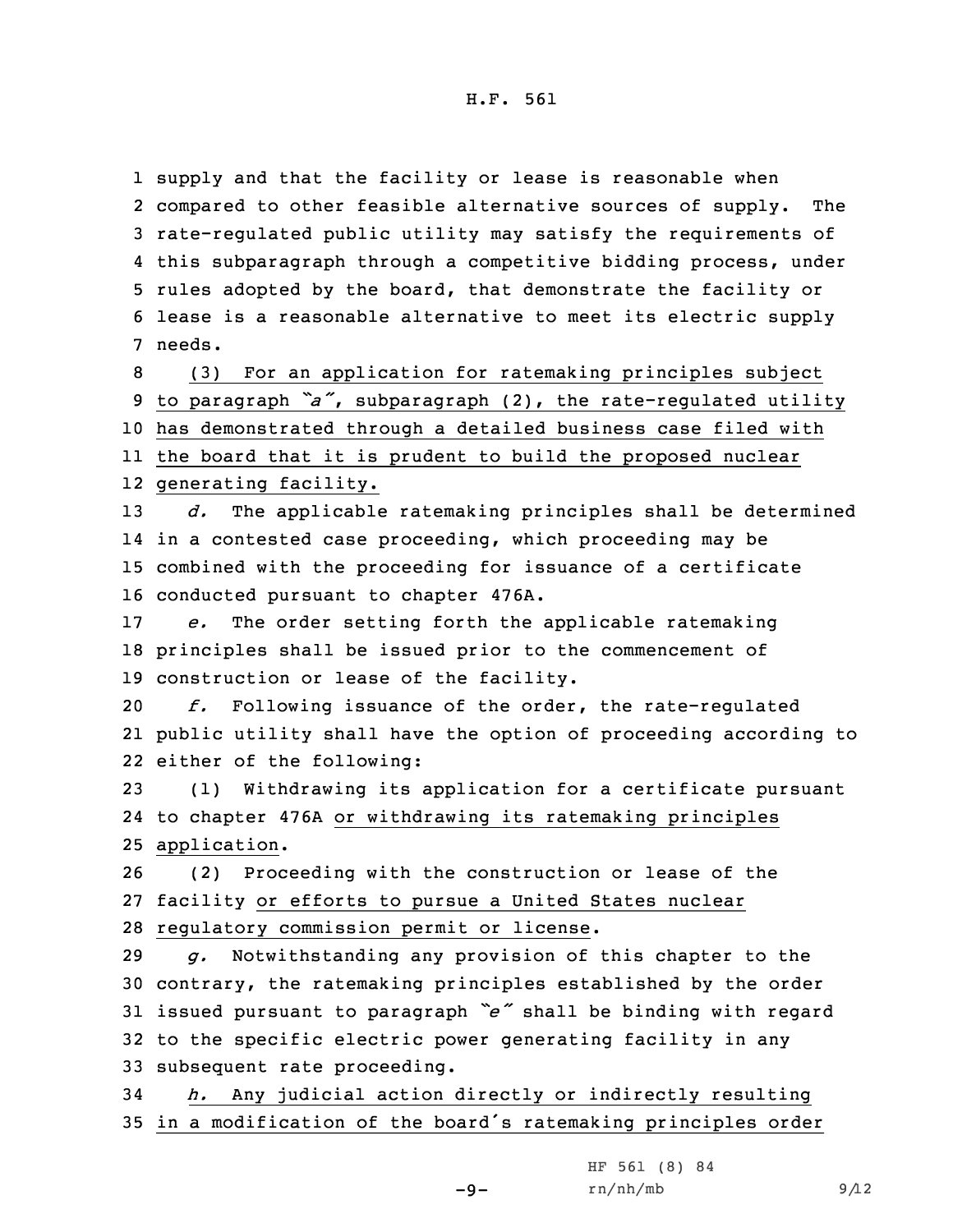shall be applied prospectively only. No refunds shall be made of revenues previously collected, unless the board determines such revenues to be in excess of the costs incurred or to be incurred by the utility. With respect to financial commitments made prior to any judicial action directly or indirectly resulting in <sup>a</sup> modification of the board's ratemaking principles order, the utility shall recover such costs under <sup>a</sup> cancellation costs ratemaking principle. *i.* The board shall issue an order on the merits of <sup>a</sup> ratemaking application within one hundred eighty days after the utility files an application for ratemaking principles. The board, for good cause shown, may extend the deadline for ruling on the merits of the application for an additional period not to exceed one hundred eighty days, and by such additional time beyond that period that is agreed to by the utility. 4. The utilities board and the consumer advocate may 17 employ additional temporary permanent staff, or and may contract for professional services with persons who are not state employees, as the board and the consumer advocate deem necessary to perform required functions as provided in this section, including but not limited to review of power purchase contracts, review of emission plans and budgets, and review of ratemaking principles proposed for construction or lease of <sup>a</sup> new generating facility, including <sup>a</sup> new nuclear generating facility or United States nuclear regulatory commission permit or license. The board and consumer advocate may also expend funds they deem necessary to train such employees and provide office space and equipment. Beginning July 1, 2002, there is appropriated out of any funds in the state treasury not otherwise appropriated, such sums as may be necessary to enable the board and the consumer advocate to hire, train, house, and equip additional staff and contract for services under this section. The costs of the additional staff and services shall be assessed to the utilities pursuant to the procedure in section 476.10 and section 475A.6. The utilities board and

-10-

HF 561 (8) 84  $rn/nh/mb$  10/12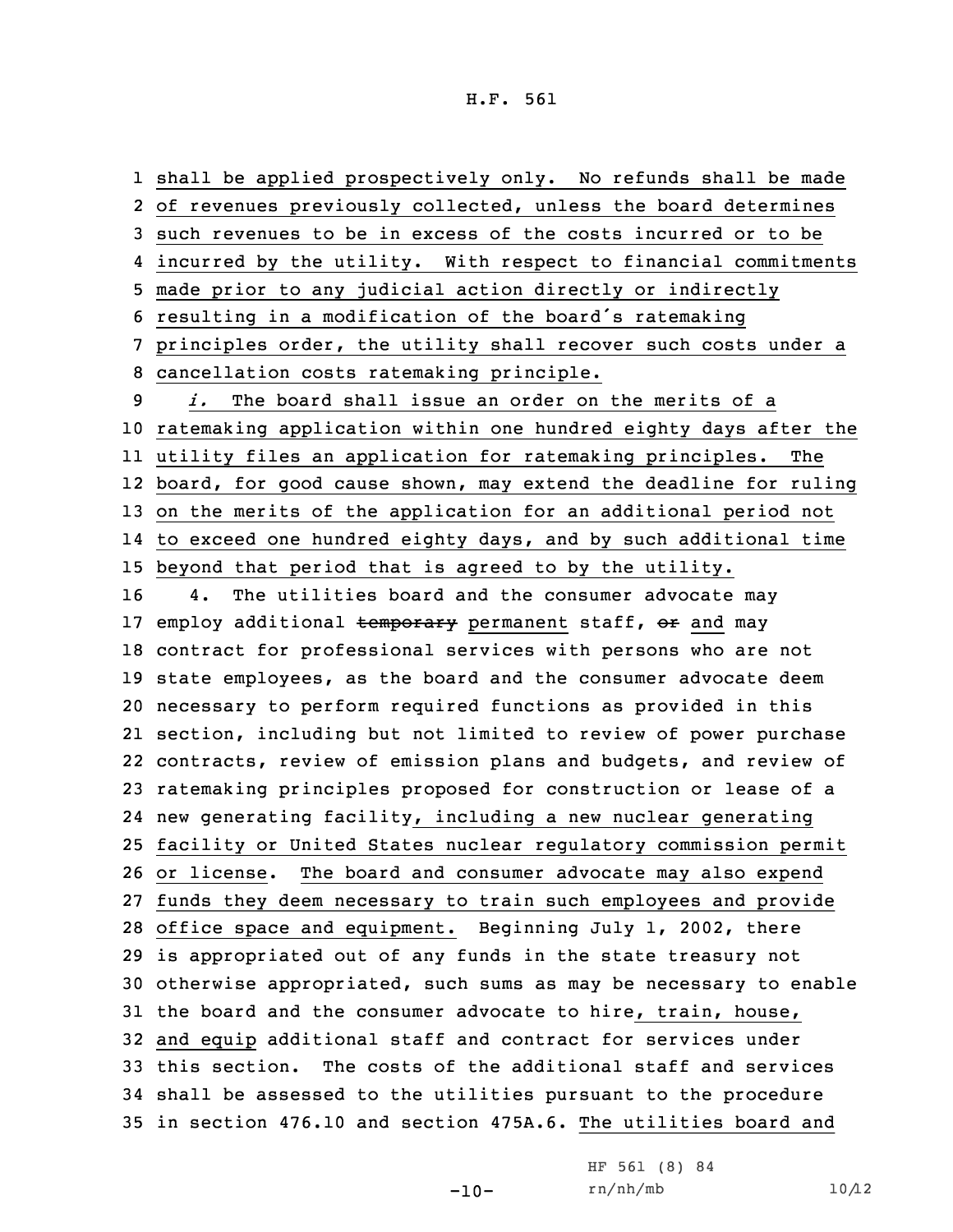consumer advocate may each hire up to five permanent employees capable of performing functions required by this section. Any persons employed by the board or consumer advocate to carry out the duties of this section related to nuclear generating facilities shall be paid at compensation rates consistent with current standards in the nuclear energy industry, and new salary classifications shall be established to set pay ranges for skilled personnel in the nuclear engineering, nuclear construction, and any other professional categories in the nuclear energy industry the board and consumer advocate deem appropriate, including but not limited to legal, accounting, and skilled examiners and inspectors. 5. Facilities for which advanced ratemaking principles are obtained pursuant to this section shall not be subject to <sup>a</sup> subsequent board review pursuant to section 476.6, subsection 21, to the extent that the investment has been considered by the board under this section. To the extent an eligible utility has been authorized to make capital investments subject to section 476.6, subsection 21, such investments shall not be eligible for ratemaking principles pursuant to this section. 21 Sec. 3. Section 476A.6, Code 2011, is amended by adding the following new subsection: NEW SUBSECTION. 4. In the case of an application to construct <sup>a</sup> nuclear generation facility, the applicant commits to prepare plans addressing United States nuclear regulatory commission and federal emergency management agency public emergency preparedness and response strategy requirements in the event of an accident, natural disaster, or other circumstance, condition, or occurrence compromising the safety and security of the facility and posing <sup>a</sup> potential threat to public health, safety, or welfare. The plans shall also address coordination with state emergency planning departments, public safety drills, and emergency response testing in response to <sup>a</sup> simulated nuclear disaster as required by the rules of the United States nuclear regulatory commission and

-11-

HF 561 (8) 84  $rn/nh/mb$  11/12